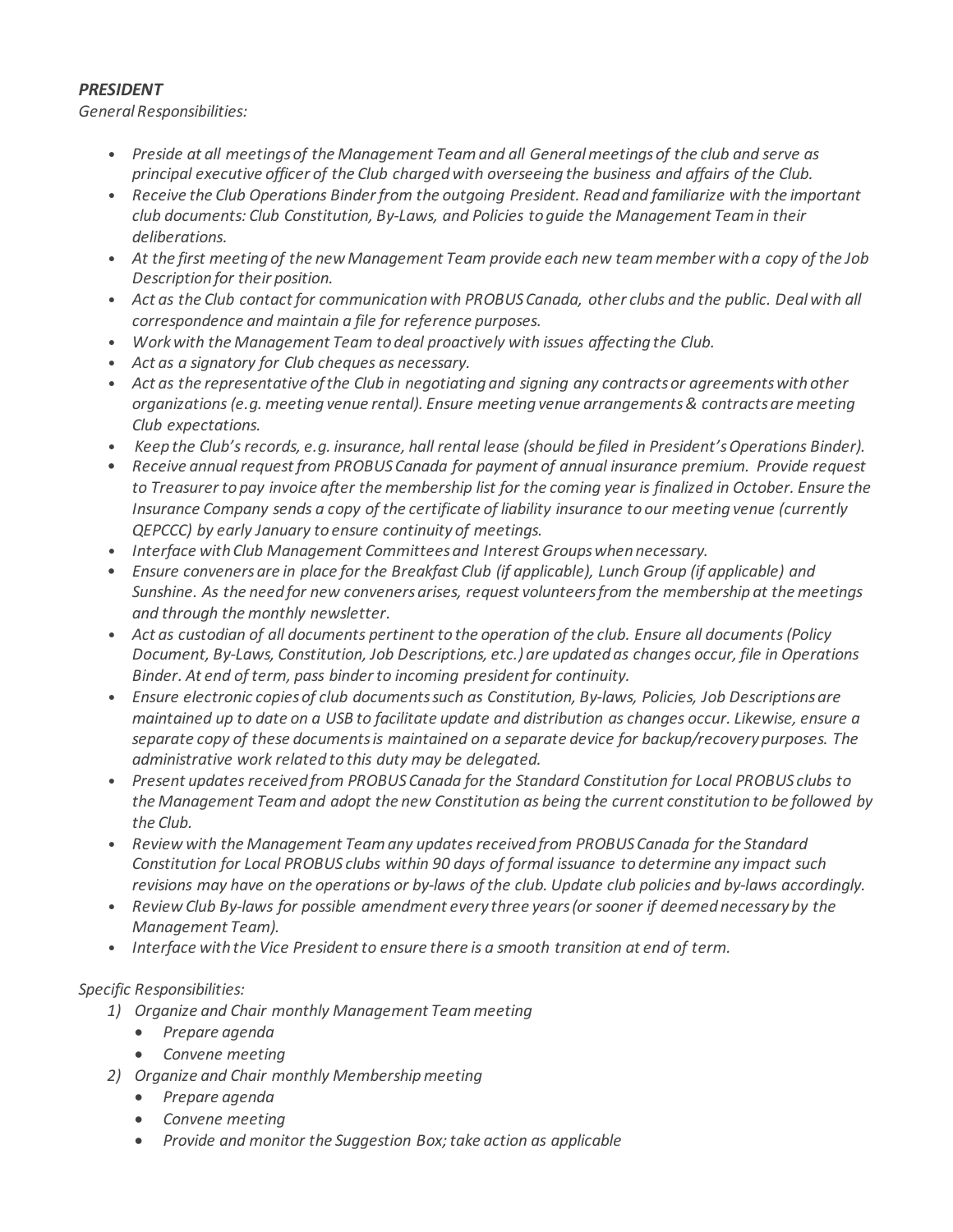## *VICE PRESIDENT*

*GeneralResponsibilities:*

- *Active memberto understudy for the President'sposition*
- *Expected to assume the President'sposition the following year*
- *Participate in all Management Committee discussions*
- *Replace the President in his/her absence*
- *Act as a signatory for club cheques*
- *Bring up subjectsfor consideration to continuously improve the Club*
- *Provide greeterstomeet membersasthey come to the general meeting*
- *Act as initial contact person between Interest Group Convenersand membersexpressing interest in joining Interest Groups via the Clip Boards*

### *Specific Responsibilities:*

- *1) Arrange Greetersformonthly meetings*
	- *Arrange Greetersfor 3-4-month period based on annotatedmembership list*
	- *Maintain list of greeters, datesserved, who is available and who is not (i.e., health and work reasons)*
	- *Submit names of greetersat monthly meetingsfor inclusion in Patter*
	- *Reminder call or email toGreeterson the Monday prior to meeting. Greetersare required to:*
		- ➢ *arrive by 9:15 and pick-up Greetertag in addition to their own name tag*
		- ➢ *stand near the entry door and welcome people*
		- ➢ *invite members/gueststo have coffee/tea*
	- *Find fill-in greetersshould problems arise*
	- *Thank Greeters*
- *2) Liaison with QE Park*
	- *In advance of Club meetings, book and arrange meeting room setting asrequiredwith QE Park and arrange for coffee/tea services.*
	- *Forward invoicesto the Club Treasurerfor paymentsto QEP*
	- *Address any related issuesthat arise and/or are raised by memberswith QEP contact person*
- *3) Interest Group Clip Boards*
	- *Maintain custody of the Clip Boardsfor each Interest Group; organize table for clip boards at the monthly meetingsfor easy access by members*
	- *Monitor activity and notify the Interest Group convener(s) with names and contact info of anyone who has expressed interest*
	- *Maintain up to date list of Interest Groupsand Conveners, post on Information Bulletin Board at monthly meetings*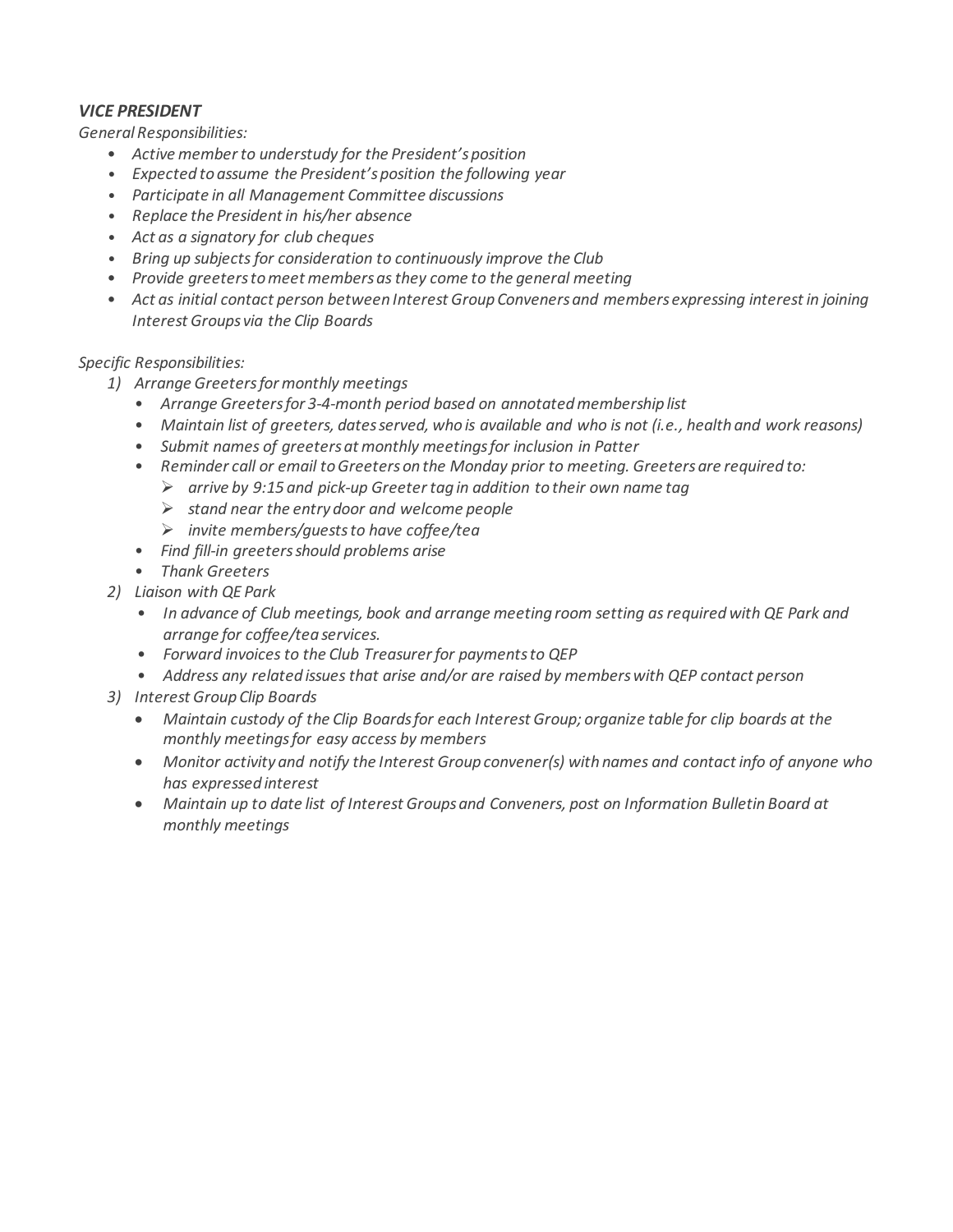## *PAST PRESIDENT*

*GeneralResponsibilities:*

- *Advise the President on policies and procedures.*
- *Act as signatory for club cheques.*
- *Chair a committee to select Management Team candidates, including Auditor, for the next Club election.*
- *Assist the President in tasks outside the requirementsof the Management Teammembers.*
- *Manage and maintain the Community Bulletin Board.*
- *If the program isreinstated, on behalf of the club, purchase the supply of cookies/timbits/treats for the regular monthly meetings.*

#### *TREASURER*

- *Act as the primary contact for mattersrelated to the Club'sfinancial records.*
- *Ensure funds of the Club are deposited in a financial institution approved by the Management Team.*
- *Prepare a yearly financial operating plan; submit to the Management Teamfor approval. Except in situations where significant uncertainties exist, a provisional forecast should be prepared and updated at appropriate times during the year, all with the Management Team'sapproval.*
- *Deposit and disperse funds for the Club.*
- *Keep complete and accurate accounts of said funds.*
- *Reconcile bank statementswith club financial recordson a monthly basis.*
- *Report eachmonth to the Management Teamthe closing Bank Account balance as calculated by the treasurer and the reconciling itemsto the bank statement.*
- *Prepare financial statement at end of fiscal year and prepare recordsto be audited.*
- *Present audited year-end financial statement to the membership at large at the Annual GeneralMeeting. Provide copy to the PATTER editorfor inclusion in the club newsletter.*
- *Act as signatory for club cheques.*
- *Ensure signature cards and signing agreementsare updated at the bank when signing officers change.*
- *Annually, afterthe membership list isfinalized in Octoberforthe coming year pay Insurance Premium to PROBUSCanada*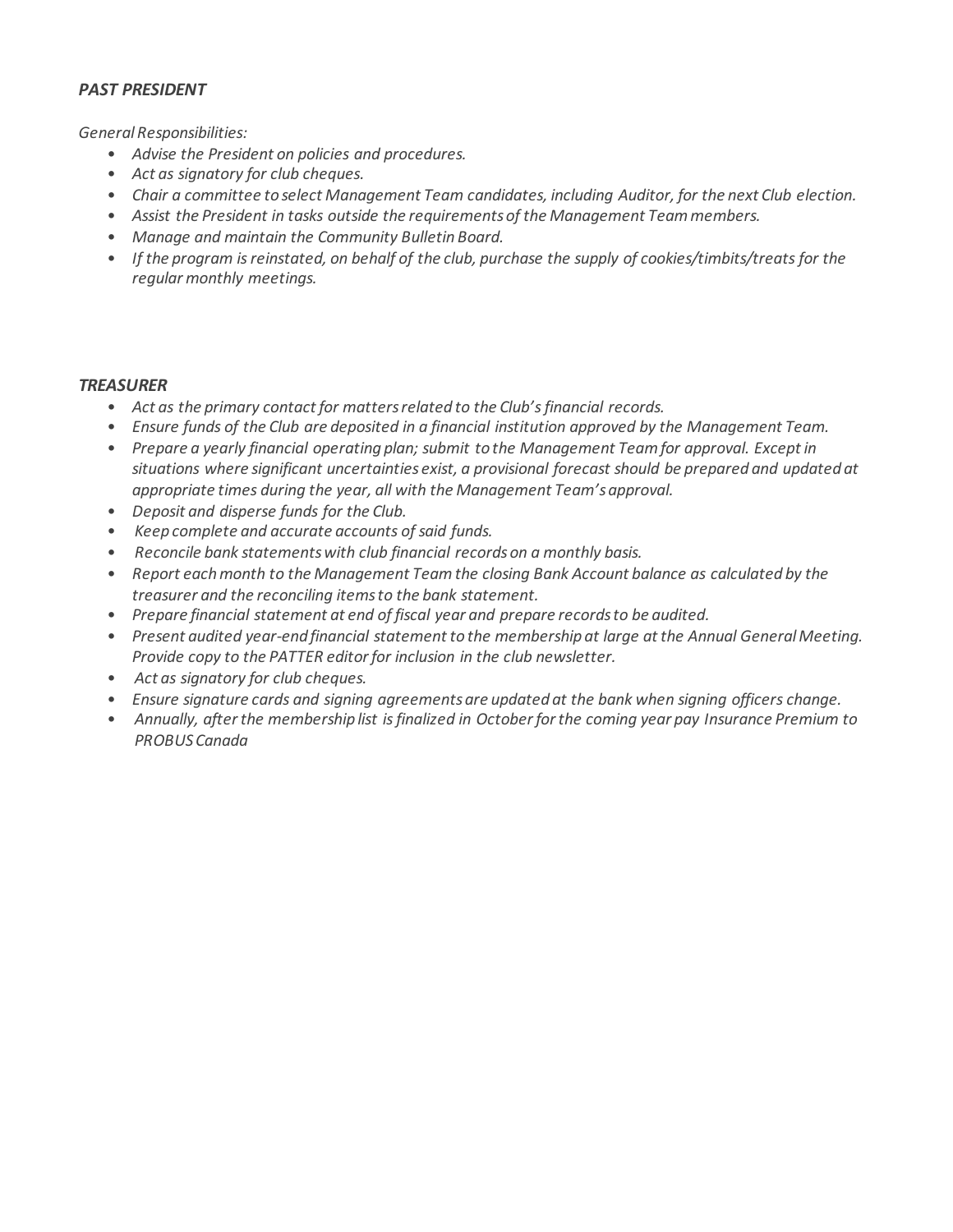### *PROGRAM CHAIRPERSON*

- *Present the annual budget for 10 speakers (not to exceed \$2,000.00 per fiscal year) to the Management Team for ratification at the AGM.*
- *Procure speakers (referred by Club members, other organizations, email submissions, etc.):*
	- *Determine presentation suitability for Club purposes by phone or email contact.*
	- *If suitable, request brief description of the presentation, mini bio for introduction purposes.*
	- Ask if there is a fee associated with the talk, the amount and whom payment is made to.
	- *Advise of 45-minute time frame, including Q and A.*
	- Advise that the facility is fully equipped with an A/V system, projection screen and cables, all of *which are normally compatible with laptops and/or other devices which may be used during the presentation.*
	- *Give directions to the Club facility.*
	- *Ask speaker to be present by 10:30 to allow for preparation for an 11:00 am start.*
	- Ask speaker to remit an invoice which will be forwarded to the Treasurer for payment.
	- *If speaker wishes to sell books after the meeting, get cost of the book/s and prepare a table for books to be sold.*
- *Introduce speaker at general meeting.*
- *Monitor the Question period time to ensure that we stay on track both in terms of the topic and the time allocation.*
- *Select a member to thank the speaker, (selection usually done by start of general meeting at 9:45).*
- *Guest speakers are usually arranged 6 months in advance, so follow-up by email or phone call is necessary at least one month prior to ensure that all is in order.*
- *Immediately following the meeting, send a Thank You note to the guest speaker.*
- *Keep a record of all correspondence on file for future reference.*
- *Work with club members to identify members interested in presenting a Members Moment or Mini Bio, schedule accordingly.*
- *Notify PROBUS Patter editor giving details and short resume of speaker and topic as well as Member Moment info, prior to deadline.*
- *Attend monthly Management Team meeting and report on guest speakers and topics and Members Moment/Mini Bio presenters.*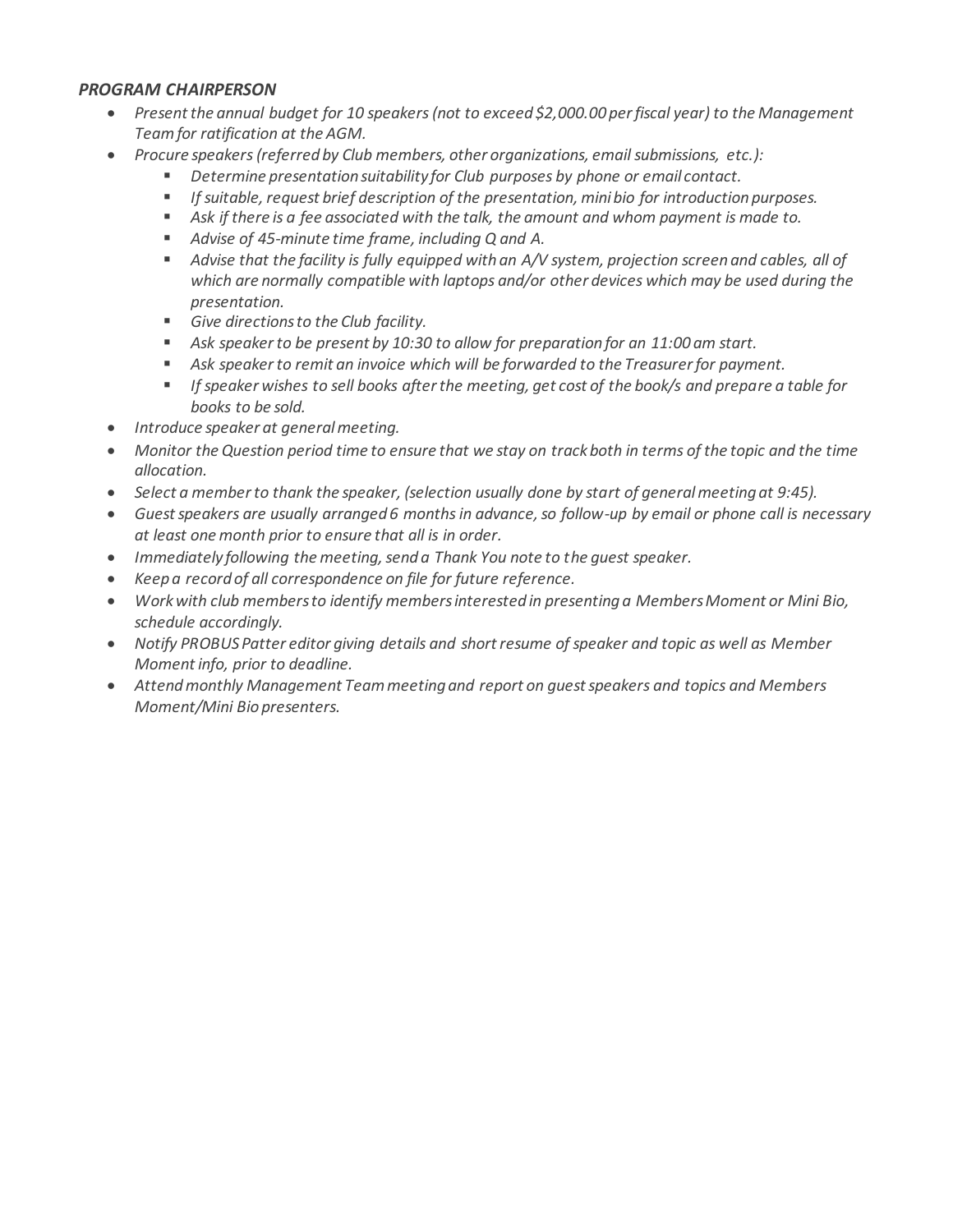## *MEMBERSHIP CHAIRPERSON(S)*

- *1) Manage and maintain membership lists as follows:*
	- *Master List of Members contained on an excelspreadsheet held on a USB by the Membership Chair. The list includes current member names, address, phone number, email address, status of dues, date of enrolmentin club. This excel spreadsheet isthe official master list of members as well asthe official record of annual dues and initiation fees.*
	- *Gmail Contact List \* accessed through the club email Gmail account [probusclubofnorthoakville@gmail.com.](mailto:probusclubofnorthoakville@gmail.com) Thislist is a contact list containing all contact information for current membersand is used in conjunction with the Google Groups Mailing List to facilitate mass mailings to the membership atlarge.*
	- *Google Groups Mailing List\* [cpcno@googlegroups.com](mailto:cpcno@googlegroups.com)accessed through the club Gmail account [probusclubofnorthoakville@gmail.com.](mailto:probusclubofnorthoakville@gmail.com) Thislist is a Mailing list and is a sub-group linked to the Gmail Contact List above and is used to facilitate sending mass emailsto the Membership atlarge.*
	- *Add new membersto each of the three lists; delete non-returningmembersfrom each of the three lists and receive changesto member contact information and update all three lists as applicable.*
	- *Ensure the three lists: Gmail Contact List, the Excel official Master List of Membersand the Google Groupslist remain in sync by cross-referencing periodically. Note:the number of memberson the Contact List and the Master List should be the same, howeverthe number of memberson the Google Groupslist will be lowerthan the othertwo lists because some membersshare an email address and the email address will appear only once in the Google Groupslist.*
	- *Note: \*The membership Chairperson isresponsible to handle only the administrative dutiesrelated to keeping the memberinformation on these lists up to date. The Webmasterisresponsible to handle any technical/IT mattersrelated to operation of the Gmail Contact List and the Google Groups Mailing List.*
	- *Ensure a MembershipApplication is on file for each member/member couple. Cull asrequiredwhen membersleave the club*
	- *Distribute a copy of the Master List of Members(excluding the dues columns) twice each year to all membersby email in PDF format, and by post to those without email.*
- *2) At monthly club meetings:*
	- *Bring and display member name badges.*
	- *Welcome first-time guests and prospective new members.*
	- *Provide Club information sheet and Membership Application formsto prospective members.*
	- *Introduce first time guests during the meeting.*
	- *Present PROBUSpins to newmembers, (once joined and membership fees collected), and ensure that Name Badges have been ordered forthem.*
	- *Collect name badges at end of eachmeeting and store until next meeting.*
- *3) Advise Patter Editor monthly of names of new memberspinned at meeting, current membership number, number of memberspresent at previous meeting.*
- *4) Receive membership inquiries generated fromthe club website, other members, and any otherreferral sources/contacts and provide club information and Membership Application forms as required.*
- 5) Maintain list of people who have expressed an interest in the Club and follow up as appropriate; maintain *and manage waiting list.*
- *6) Maintain list of memberswho expressed an interest in presenting a mini bio/member'smoment,serving on the Management Team, or otherwise becoming more actively involved. Share this information with the Program Chair and the MTNominating Committee as applicable.*
- *7) Collect Annual PROBUSMembership duesfrom all membersas of August 1st, (the beginning of the Club's new year)which involves:*
	- *Sending an email to all membersin July indicating annual dues are payable August 1st; remind membersthat according to By-Law Article 8 Membershipwill be terminated if annual renewalfees are not paid by end of September meeting.*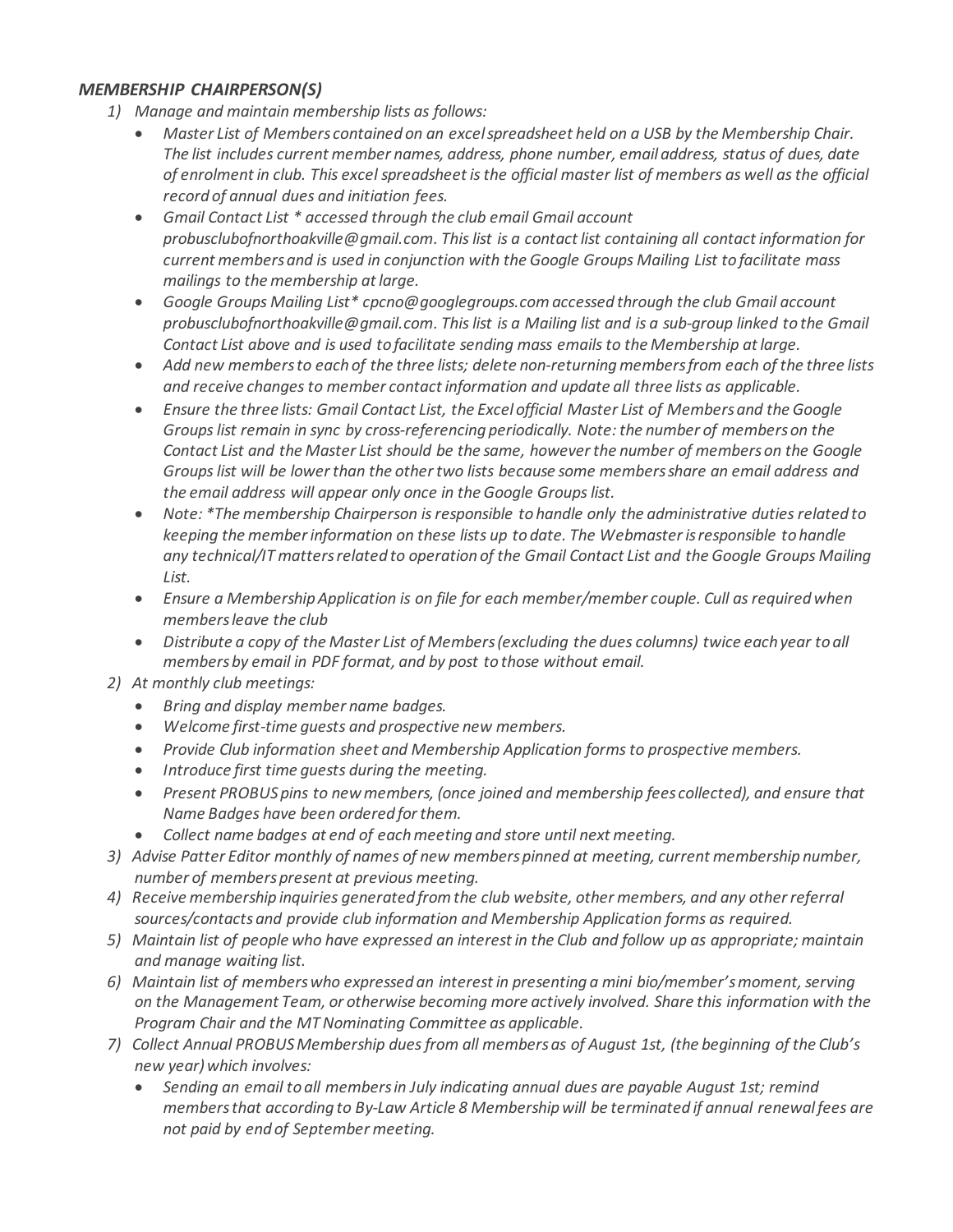- *Following up with subsequent email reminderin August.*
- *Telephone contact with those members who have notresponded prior to removing their namesfrom the membership list in September; thisstep is at the discretion of the Membership Chair.*
- *Recording fees collected on the Master List of Members(excel) and recapping regularly to Treasurer, along with cheques/ cash for deposit to the Club bank account.*
- *Collect annual "Mailing Fee" from those members who joined after March 2017 with no email facility. Fee is waived/grandfathered for memberswho joined prior toMarch 2017.*
- *8) Collect payment of Initiation Fees and PROBUSMembership duesfrom newmembersas they join the Club and provide cheques/cash to Treasurer along with a recap. Effective March 2017 must also collect an initial "Mailing Fee" if newmember does not have email facility and wishes to receive PATTER or other correspondence by post.*
- *9) Order and maintain a supply of PROBUSmember pins and various badges as required.*
- *10)Attendmonthly Management Teammeetings.*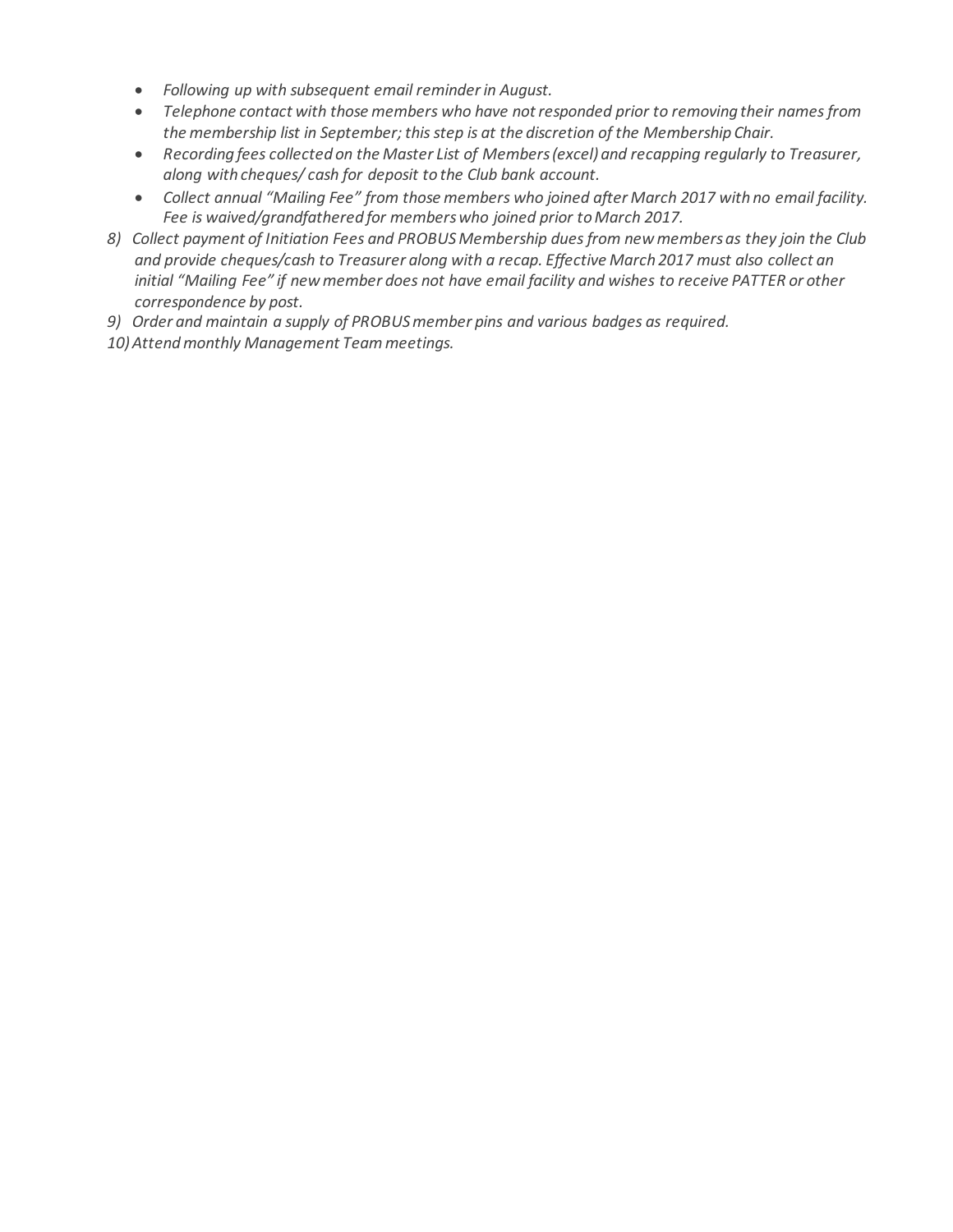### *ACTIVITIES CHAIRPERSON*

*Committee:*

- *Create a Committee from the Club Membership (6 – 8 people) to assist with activities*
- *Coordinate the Committee effort to search out activities and discuss at the monthly Committee meeting*
- *Ensure that a monthly schedule of activities(1 – 2 per month) is developed*
- *Ensure there are sign-up sheetsfor each event*
- *Hold regular planning meetings of the Committee (monthly or as needed)*
- *Ensure that a Committee member and/or the Chairperson attend each event*
- *Maintain a diary of completed/aborted eventsfor historical reference*
- *Forward the accounting recordsfor all completed eventsto the Treasurer*

*Reporting:*

- *Prepare and circulate to the Activities Committee an agenda for discussion prior to each committee meeting*
- *Prepare and circulate to the Activities Committee the minutesof the committee meeting priorto the monthly members' meeting*
- *Submit Activities Overview report monthly to membership (including CPCNO Patter author), 48 hours before the Management Teammeeting*
- *Attend/give verbal Activities Overview report toManagement Team as well as membership on day of GeneralMeeting*
- *Liaise with Treasurerre: payment of upcoming eventsand/or turning in ticketreceipts*
- *Make use of the Activities calendar tominimize doubling up of eventssuch as Nibbles, Garden Clubs, Annual Luncheons, etc.*
- *Prepare, update and set up the events board (on easel stand if available) priorto monthly members' meeting*

#### *SOCIAL CHAIRPERSON*

- *Provide overall co-ordination /leadership and be the primary contact for the three designated Social Events: PROBUSMonth at the March meeting; Spring Social luncheon or dinner in June; Christmas Luncheon in December.*
- *Identify and book venues as required; identify and hire entertainment, ifapplicable; negotiate contracts with Management Teamapproval; prepare and manage budget for each event,sell tickets, liaise with Treasurerre: deposits, payments.*
- *Maintain recordsof venues, numbers of attendeesfor future reference.*
- *Attendmonthly Management Teammeetings and report on event planning.*
- *Report tomembership at generalmeetings.*

#### *SECRETARY*

- *Recordminutes of Management Teammeetings. Minutesshould be a summary of meeting discussions, along with a record of all motions and decisions made.*
- *Send copies of recordedminutesto Management Teammembersprior to the next monthly meeting;send copy of the finalized/approved minutesto President's designate to facilitate timely updatesto club policy documentsand for retention on the Backup hard drive.*
- *Recordminutes of Annual GeneralMeeting.*
- *Act as signatory for cheques on Club bank account.*
- *Maintain a filing system of any correspondence and documentsreceived.*
- *Update Club's information yearly for use in PROBUSDirectory and website.*